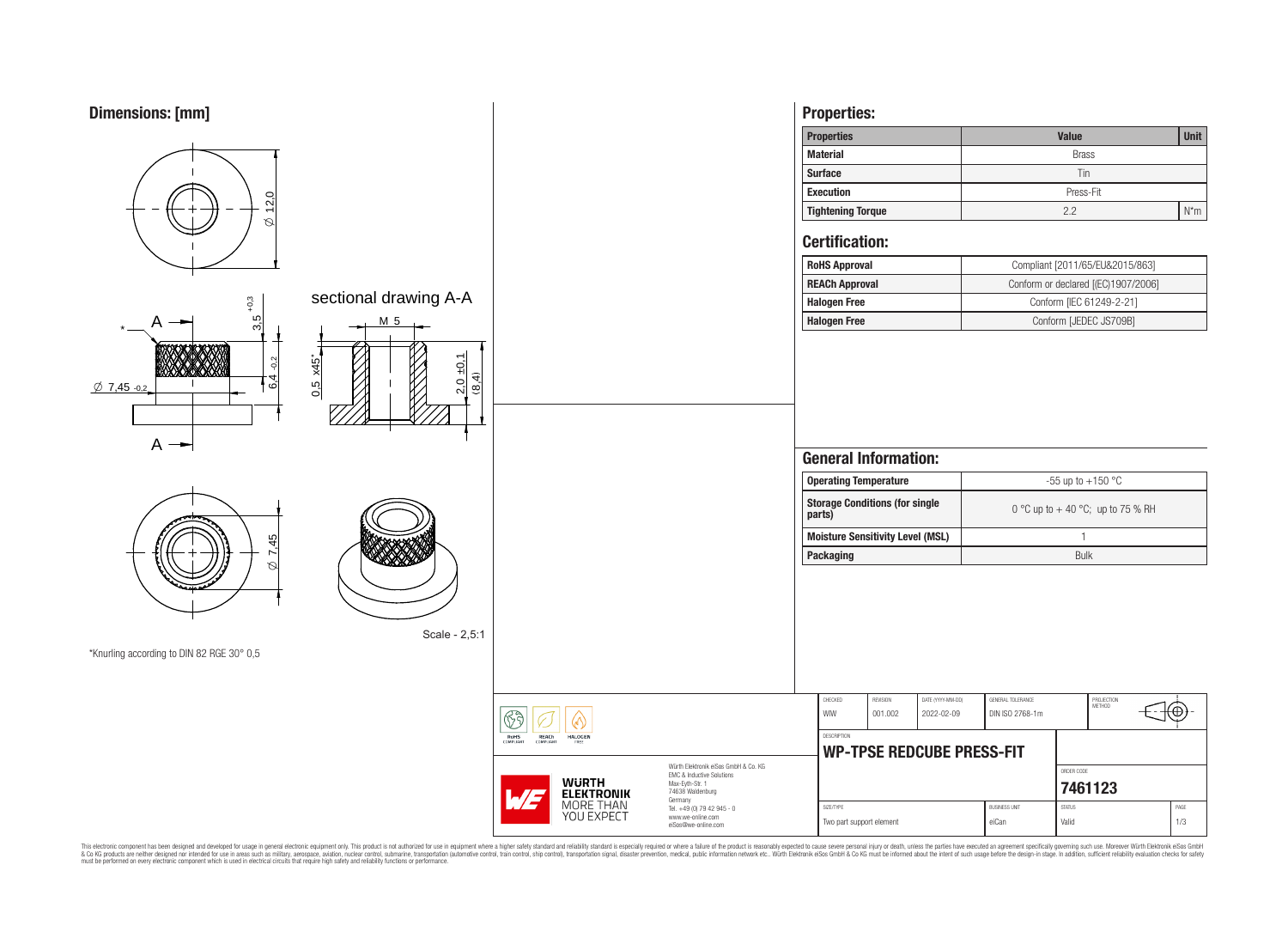# **Cautions and Warnings:**

## **The following conditions apply to all goods within the product series of REDCUBE Press-Fit of Würth Elektronik eiSos GmbH & Co. KG:**

#### **General:**

- This electromechanical component was designed and manufactured for use in general electronic equipment.
- Würth Elektronik must be asked for written approval (following the PPAP procedure) before incorporating the components into any equipment in fields such as military, aerospace, aviation, nuclear control, submarine, transportation (automotive control, train control, ship control), transportation signal, disaster prevention, medical, public information network, etc. where higher safety and reliability are especially required and/or if there is the possibility of direct damage or human injury.
- Electromechanical components that will be used in safety-critical or high-reliability applications, should be pre-evaluated by the customer.
- The component is designed and manufactured to be used within the datasheet specified values. If the usage and operation conditions specified in the datasheet are not met, the component may be damaged or dissolved.
- Do not drop or impact the components, the component may be damaged.
- The responsibility for the applicability of the customer specific products and use in a particular customer design is always within the authority of the customer.
- Würth Elektronik products are qualified according to international standards. Würth Elektronik does not warrant any customer qualified product characteristics beyond Würth Elektroniks' specifications, for its validity and sustainability over time.

### **Product Specific:**

### **Press-Fit Technology:**

Follow all instructions in the datasheet, especially:

- Drill-hole specifications.
- Wave and reflow soldering is not applicable.
- During press-fit process, PCB should be supported by matrix against bending.
- Chip formation due to material displacement is permitted.

### **Storage Conditions:**

- Products shall be used within the period of 12 months based on the day of shipment.
- Do not expose the components to direct sunlight.
- The storage conditions in the original packaging are defined according to DIN EN 61760-2.
- The storage conditions stated in the original packaging apply to the storage time and not to the transportation time of the components.

#### **Packaging:**

• The packaging specifications apply only to purchase orders comprising whole packaging units. If the ordered quantity exceeds or is lower than the specified packaging unit, packaging in accordance with the packaging specifications cannot be ensured.

### **Handling:**

- The maximum permissible torques must be complied with to prevent mechanical destruction. REDCUBE Press-Fit right angled versions have to be fixed and hold in position when the screw is tightened. Otherwise the PCB can be damaged.
- Blind hole thread: the dimension of the thread length in the drawing (page 1) defines the minimum screw-in depth of a screw.
- External thread: the dimension of the shaft length in the drawing (page 1) includes the thread run-out. The usable thread length is defined by DIN 76-1:2016-08 (Table 1, a1).

These cautions and warnings comply with the state of the scientific and technical knowledge and are believed to be accurate and reliable. However, no responsibility is assumed for inaccuracies or incompleteness.

| H<br>RoHS<br>REACh<br><b>HALOGEN</b><br>COMPLIANT<br>FREE<br><b>COMPLIANT</b> |                                                                                                                                                                                               | CHECKED<br>WIW                                         | <b>REVISION</b><br>001.002 | DATE (YYYY-MM-DD)<br>2022-02-09 | GENERAL TOLERANCE<br>DIN ISO 2768-1m |                        | PROJECTION<br><b>METHOD</b> |  | ι€          |
|-------------------------------------------------------------------------------|-----------------------------------------------------------------------------------------------------------------------------------------------------------------------------------------------|--------------------------------------------------------|----------------------------|---------------------------------|--------------------------------------|------------------------|-----------------------------|--|-------------|
|                                                                               |                                                                                                                                                                                               | <b>DESCRIPTION</b><br><b>WP-TPSE REDCUBE PRESS-FIT</b> |                            |                                 |                                      |                        |                             |  |             |
| <b>WURTH</b><br>AT <sub>3</sub><br><b>ELEKTRONIK</b>                          | Würth Elektronik eiSos GmbH & Co. KG<br>FMC & Inductive Solutions<br>Max-Eyth-Str. 1<br>74638 Waldenburg<br>Germany<br>Tel. +49 (0) 79 42 945 - 0<br>www.we-online.com<br>eiSos@we-online.com |                                                        |                            |                                 |                                      |                        | ORDER CODE<br>7461123       |  |             |
| MORE THAN<br>YOU EXPECT                                                       |                                                                                                                                                                                               | SIZE/TYPE<br>Two part support element                  |                            |                                 | <b>BUSINESS UNIT</b><br>eiCan        | <b>STATUS</b><br>Valid |                             |  | PAGE<br>2/3 |

This electronic component has been designed and developed for usage in general electronic equipment only. This product is not authorized for use in equipment where a higher safety standard and reliability standard si espec & Ook product a label and the membed of the seasuch as marked and as which such a membed and the such assume that income in the seasuch and the simulation and the such assume that include to the such a membed and the such